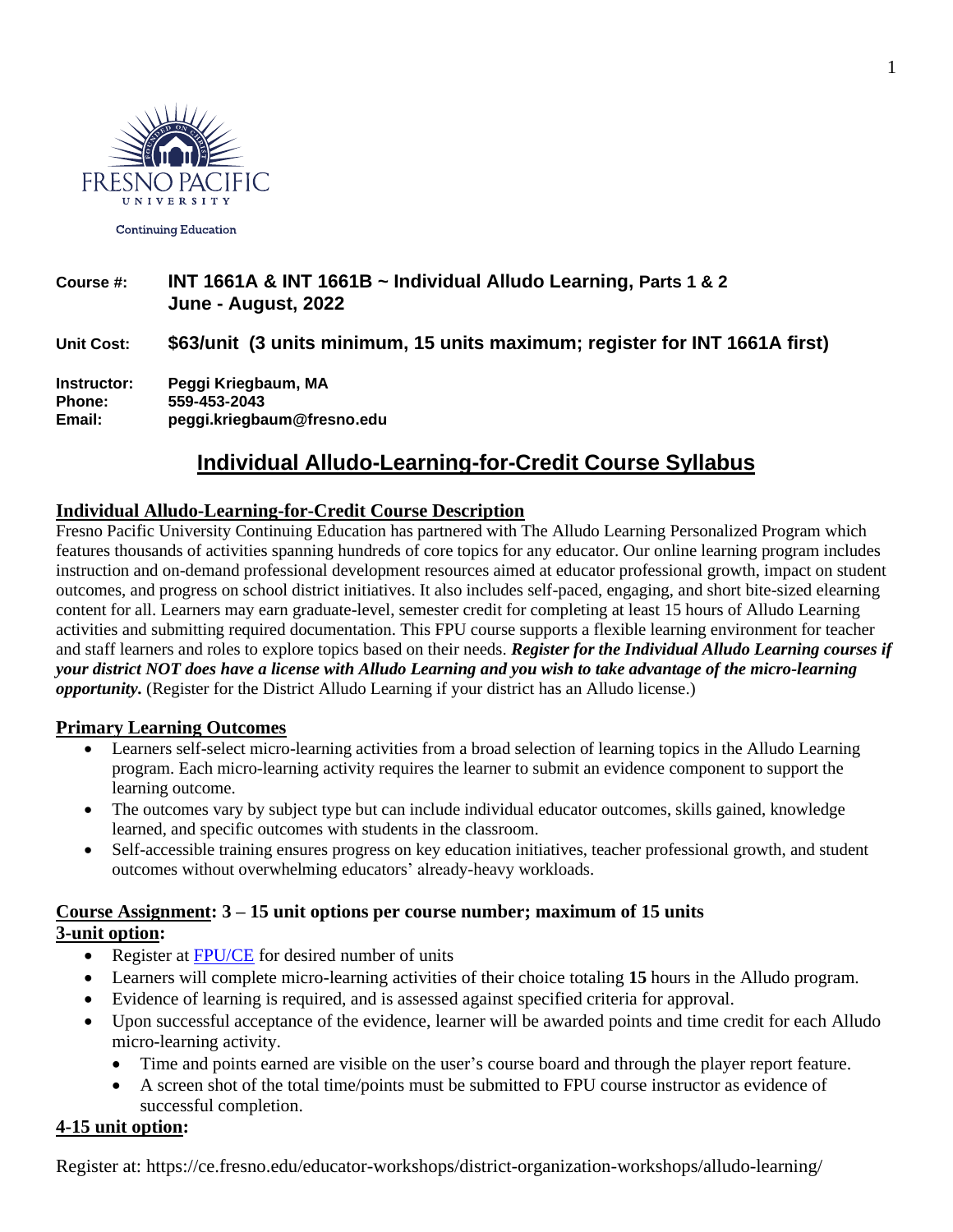- All requirements for the first unit must first be met. In addition:
- Learners will complete micro-learning activities of their choice totaling 13 additional hours (per unit) in the Alludo program.
- Submit a screen shot of the total time/points completed as evidence of successful completion.
- In addition, for each additional unit, choose an idea, skill, or concept that you gleaned from your learning that you wish to share
- Describe and write a lesson plan incorporating the idea, skill or concept, for each additional unit (i.e. for 6 units, 3 lesson plans would be required). The lesson needs to indicate state and/or national Content Standards that can be addressed through your plan. You may use your usual lesson plan format.

## **All Assignments due no later than Wednesday, August 31, 2022 by 5:00pm**

**Grading Criteria:** The learner will include evidence as criteria for each micro-learning activity. Criteria may include a text response, such as an answer to a question or a reflection. Additional options for evidence can also include uploading images, files, and links to evidence supporting the criteria for each learning object.

#### **Required coursework for each unit is to be submitted electronically to** [peggi.kriegbaum@fresno.edu](mailto:peggi.kriegbaum@fresno.edu)

#### **You will receive an email from Peggi Kriegbaum when your coursework has been evaluated and the grade submitted.**

- Upon successful completion of all requirements, a grade of Credit will be issued; if your district does not accept CR grades, notify the FPU instructor, and a letter grade of B will be issued (CR is equivalent to a letter grade of B).
- If assignments are completed earlier than the due date, submit them to the instructor as soon as completed and your grade will be promptly posted.
- If the assignment is not received on the due date, a grade of NC will be issued. You will not receive a reminder of the due date.

#### **You will be able to view your grade by logging in to the CE website at <https://ce.fresno.edu/> and clicking on My Account, then View my Courses and Final Grade Report.**

**Policy on Plagiarism**: All participants in the educational process at Fresno Pacific University are expected to pursue honesty and integrity in all aspects of their academic work. Academic dishonesty, including plagiarism, will be handled according to the procedures set forth in the Fresno Pacific University Catalog.

#### **Contact information:**

- Questions regarding Alludo Learning activities: [Julia@alludolearning.com](mailto:Julia@alludolearning.com)
- Questions regarding FPU assignment: [peggi.kriegbaum@fresno.edu](mailto:peggi.kriegbaum@fresno.edu)
- Questions regarding FPU registration or grades: [Yvonne.vogt@fresno.edu](mailto:Yvonne.vogt@fresno.edu) or 800-372-5505